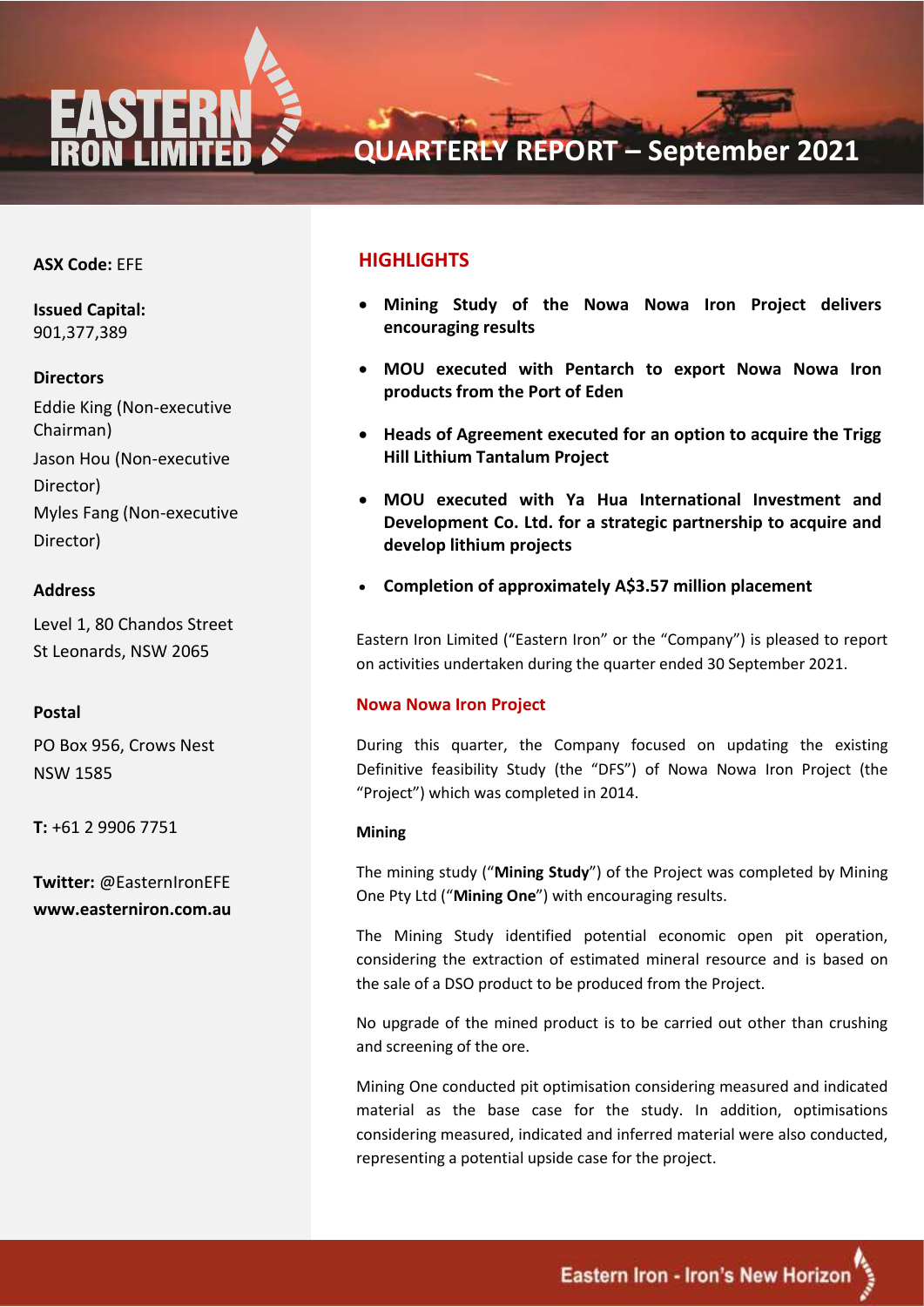

A mining cost estimate has been developed from first principles by Mining One, based on open pit, conventional drill and blast, truck and excavator flitch mining, based on a contractor mining operation with information from operations of similar size and nature from Mining One's internal database.

The Mining Study concluded that under the current assumptions summarised above, the Five Mile Deposit demonstrates potential to be a viable proposition where further study is warranted.

## **Beneficiation Testwork**

The Company completed further beneficiation testwork ('**Testwork**') carried out by ALS Metallurgy on July 2021 (refer to the Company Announcement dated 26 July 2021<sup>1</sup>). The objective of this testwork was to determine the product specification of magnetite concentrates produced from Nowa Nowa DSO through Wet LIMS. The Testwork shows high-quality magnetite concentrates could be produced from the Project by conventional wet low intensity magnetic separation ("LIMS").

A composite sample was prepared at 50.4% Fe, 15.00% SiO<sub>2</sub>, 2.59% Al<sub>2</sub>O<sub>3</sub>, and 0.03% P, which is in the range of iron content of the proposed DSO products for export from the Five Mile deposit. Drill core samples were collected from drill holes completed by Eastern Iron during resource drilling at Five Mile deposit in 2013.

The samples were tested by DTW at grind sizes of 80% passing 106, 75, and 45 micron, with the results summarised below.

| <b>DTW Conc.</b> |            | Fe   | SiO <sub>2</sub> | Al <sub>2</sub> O <sub>3</sub> | $\mathsf{P}'$ | S     | Fe Rec% |
|------------------|------------|------|------------------|--------------------------------|---------------|-------|---------|
|                  |            | (%)  | (%)              | (%)                            | (%)           | (%)   | (%)     |
| <b>Composite</b> | 106 micron | 64.7 | 5.91             | 0.65                           | 0.011         | 0.16  | 69.3    |
| Composite        | 75 micron  | 68.1 | 3.68             | 0.25                           | 0.007         | 0.038 | 68.0    |
| Composite        | 45 micron  | 69.0 | 2.94             | 0.23                           | 0.006         | 0.023 | 67.3    |



The samples were also treated by wet magnetic separation at grind sizes of 80% passing 45 micron and at 1100 gauss.

| <b>Wet LIMS Conc.</b> |           | Fe   | SiO <sub>2</sub> | Al <sub>2</sub> O <sub>3</sub> | D     | −      | Fe Rec% |
|-----------------------|-----------|------|------------------|--------------------------------|-------|--------|---------|
|                       |           | (%)  | (%)              | (%)                            | (%)   | $(\%)$ | (%)     |
| <b>Composite</b>      | 45 micron | 68.9 | 2.97             | 0.23                           | 0.008 | 0.022  | 67.4    |

**Table 2. Analysis of Wet LIMS magnetite concentrates at 45 micron grind.**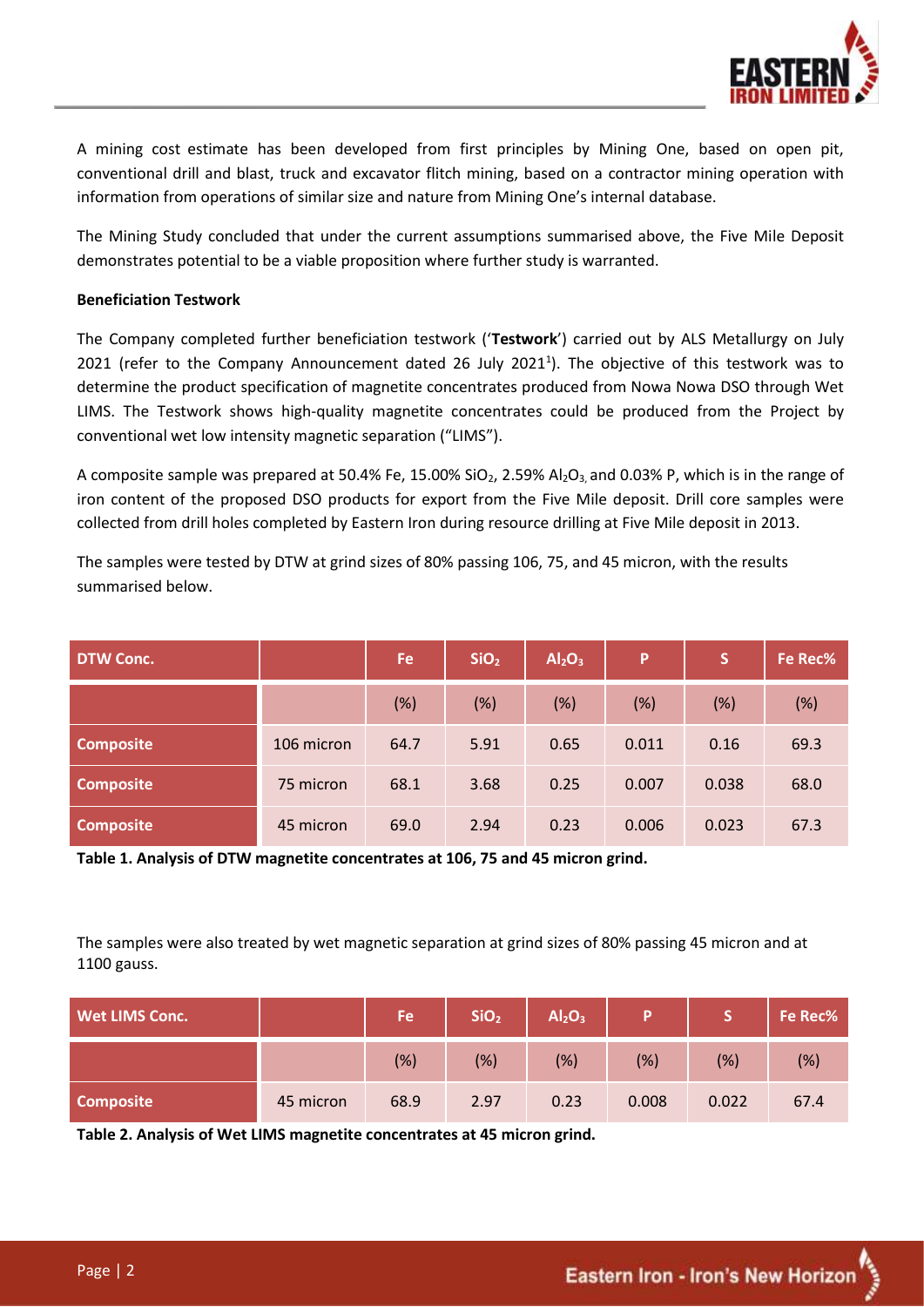

### **Proposed Processing and On-Site Infrastructure**

The proposed Project operations will process mined ore on site via crushing and screening to produce a magnetite DSO product @ 50% Fe. No on-site beneficiation will be employed which was considered in the DFS in 2014. As such, a magnetic separation plant is not required which will not only reduce the footprint of onsite infrastructure but it will also reduce initial capital expenditure and operating costs for ore processing.

#### **Port of Eden**

The Port of Eden ('**Port**') is located in NSW, approximately 234km from the Project. The Port can accommodate P-Panamax vessels with up to 75,000 MT intake, with the existing conveying and ship loading systems used to export forestry products.

After the Company and Pentarch have completed assessment of the potential to export the Product from the Port of Eden, the Company executed a non-binding Memorandum of Understanding ("**MOU**") with Pentarch Logistics Pty Ltd (Pentarch) to export the Product using the port facilities at the Port of Eden operated by Pentarch (refer to the Company Announcement dated 11 August 2021). Both parties will enter into negotiations to finalize a binding commercial agreement.

# **Trigg Hill Lithium Tantalum Project**

On August, the Company has entered into a binding Heads of Agreement ("**HOA**") with Amery Holdings Pty Ltd ("**Amery**") for an option to acquire a 100% interest in the Trigg Hill Lithium Tantalum Project ("**Trigg Hill**") (Refer to the Company Announcement dated 4 August 2021<sup>1</sup>). Trigg Hill is strategically located in the Shaw River district, Pilbara, that is approx. 75km SE of Pilbara's Minerals' (ASX: PLS) wholly-owned Pilgangoora Lithium-Tantalum mine. The Project comprises 1 Exploration Licence Application (ELA 45/5728) except for one excised mining lease (M 45/1267). The ELA is expected to be granted in December quarter 2021.



*Figure 1: Location of Trigg Hill*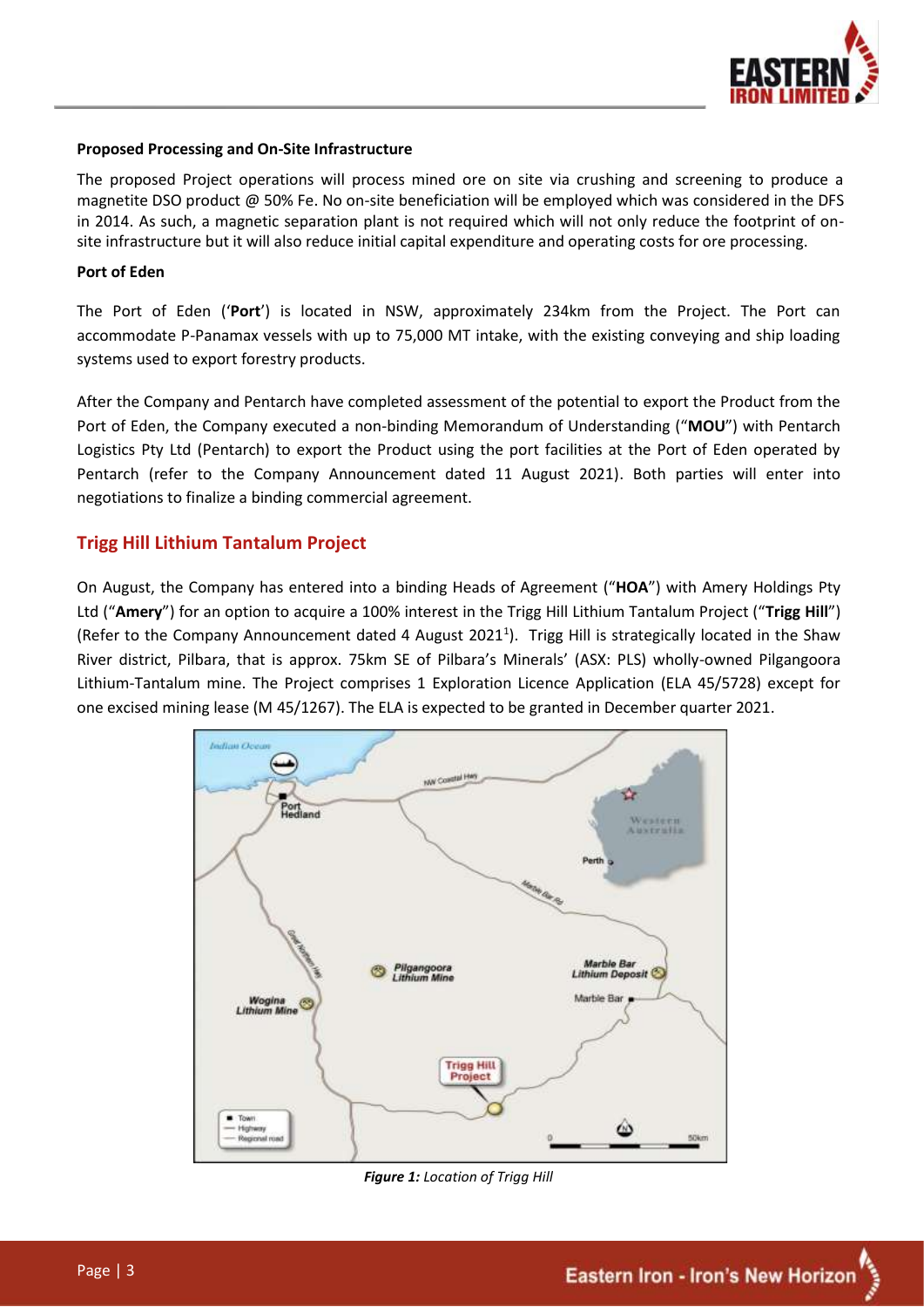

There are hundreds of pegmatite outcrops within the greenstones within the Trigg Hill to Curlew greenstone area covering about 5km<sup>2</sup>, most of these are small to medium in size however potential for larger LCT pegmatite bodies particularly in areas of folded or faulted greenstones such as at Trigg Hill. The pegmatites have potential for tantalum, REO, lithium and tin. The larger zoned LCT pegmatites will be more prospective for the presence spodumene whilst lepidolite can occur in narrow dykes.



*Figure 2: Simplified Geology with known and potential pegmatites*

Radiometrics (U) can be used to locate larger tantalum pegmatites within greenstone host, some indications of subsurface pegmatites already located (refer figures 3).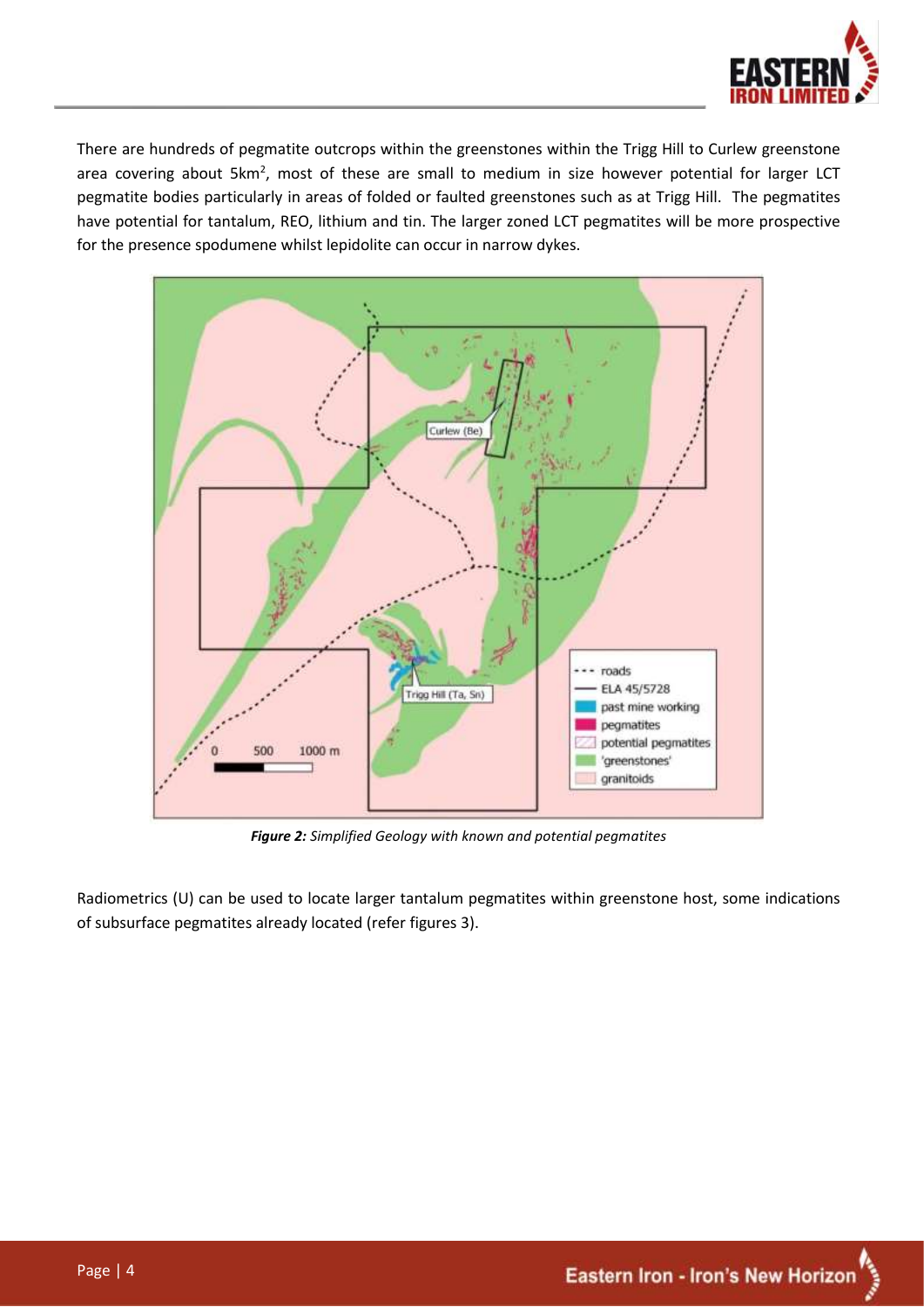



*Figure 3: Interpretation of main Trigg Hill LCT Pegmatite (Skotsch, L. 1994)*

### **Commercial Terms**

The Company entered into a binding Heads of Agreement ("HOA") to acquire a 100% interest in the Project ("**Tenement**") and all environmental approvals, authorisations, mining information, and other assets relating to the Tenements owned by Amery on the key terms as follows:

- The Company pay Amery a cash option fee of \$10,000 (excluding GST) ("Cash Option Fee") and issue Amery \$20,000 worth of fully paid ordinary shares in the Company ("**Shares**"), within 7 days of the date when the Tenement is granted ("**Grant Date**"), to earn an option for 12 months from the Grant Date.
- The Company has right to extend option period in 12 month intervals on up to 3 occasions by giving written notice to the Vendor at any time prior to its expiry and payment of a fee of \$15,000 at the Company's election by cash or Shares or a combination of both.
- The Company can exercise the option to acquire a 100% interest in the Project during the option period to complete the transaction ("**Completion**"), by paying Amery \$250,000 in cash, and either \$500,000 in cash or \$500,000 in Shares.
- The Company must complete a minimum of 800 metres of drilling on the Tenement within 15 months of the Grant Date.
- The Company agrees to pay a royalty payment to Amery equivalent to the value of 1.5% of net smelter return on all minerals produced from the Tenements.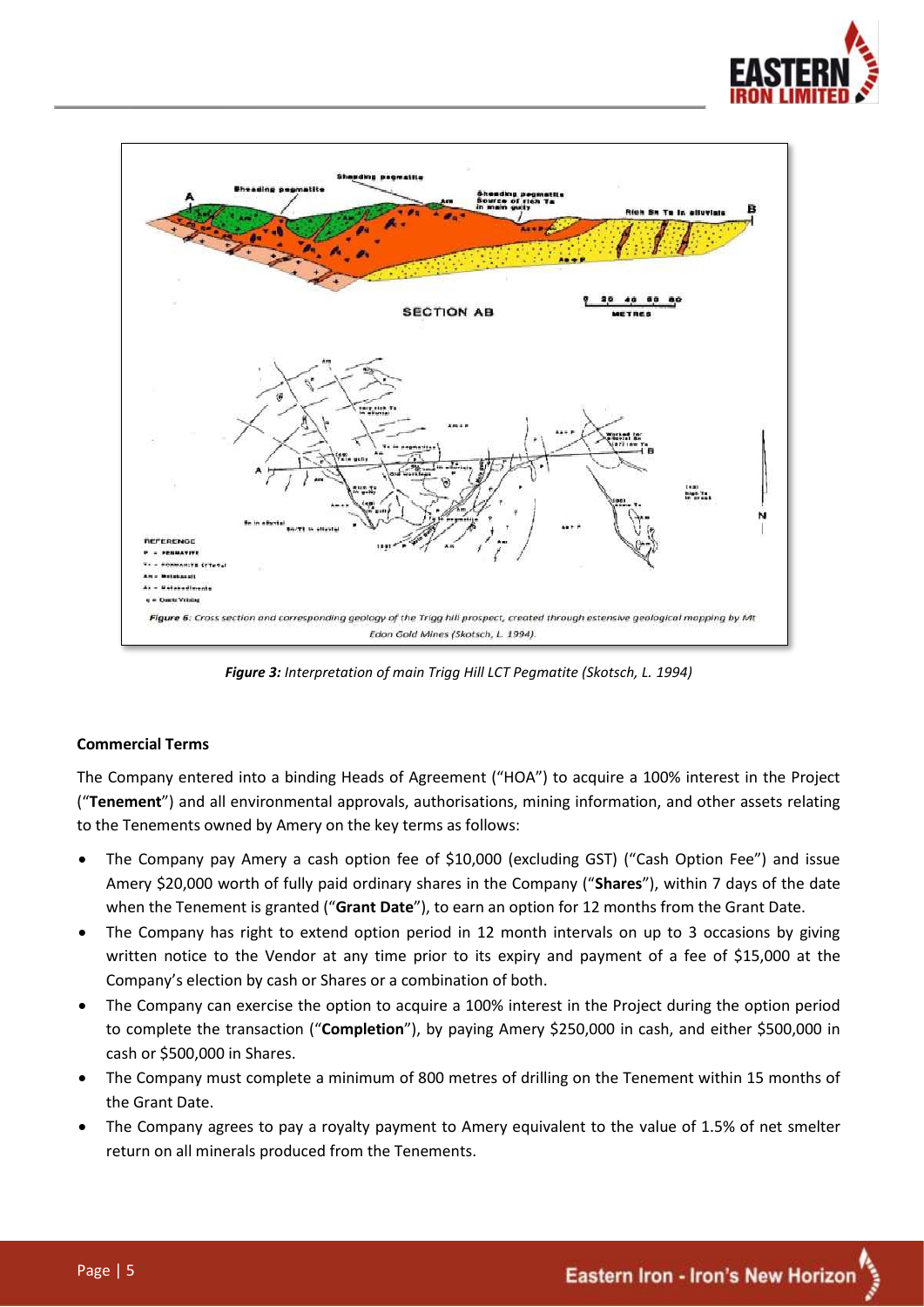

- The Company agrees to grant Amery a call option to acquire the whole of the Company's interest in the Tenement for the nominal consideration of \$1 in cash if the Company wishes to relinquish the Tenement after the Completion.
- The Company agrees to engage Mr Mark Calederwood, via Amery, as a consultant.

# **Nowa Nowa Copper Project**

The Company is waiting for the response from the Victorian Department of Jobs, Precincts and Regions ("**DJPR"**) for a revised Work Program of drilling proposal for Nowa Nowa Copper Project EL 006183. The work programme is planned to be commenced after the Company receives approval from DJPR.

# **MOU with Yahua to Acquire and Develop Lithium Projects**

On 6 September, the Company executed a non-binding Memorandum of Understanding with Ya Hua International Investment and Development Co. Ltd ("**Yahua**"), a wholly subsidiary of Sichuan Yahua Industrial Group Co. Ltd ("**Yahua Group**"), to form a strategic partnership for acquisition and development of lithium projects, on the key terms as follows:

- Yahua and the Company to enter into a Strategic Partnership Agreement within 3 months of execution of the Memorandum of Understanding, for the establishment of a long-term strategic partnership for the supply of spodumene concentrates and the potential acquisition and development of lithium projects in Australia and in other countries, except China;
- Yahua and the Company to enter a joint venture ("**JV**") for the acquisition and development of lithium projects in Australia and in other countries except China. The JV will be established prior to the Company acquiring a Lithium Project or when the Company completes an agreed amount of work on a Lithium Project;
- On completion of the Company's acquisition of the Trigg Hill Lithium Tantalum Project ("**Trigg Hill**") and the definition of an initial exploration target for Trigg Hill, the parties intend to establish a joint venture for the exploration and development of Trigg Hill; and
- Yahua will be granted a first right of refusal for product offtake from any of the JV projects including the Trigg Hill.

# **Capital Raising**

In September, the Company completed a \$2.52 million placement to sophisticated and professional investors at an issue price of \$0.023 per share with free attaching options on the basis of one option for every five shares issued. (Refer to the Company Announcement dated 17 September 2021).

The Company executed a Subscription Agreement for strategic placement of approximately \$1.05 million to Yahua of 45,500,000 fully paid ordinary shares (**"Yahua Shares"**) at an issue price of \$0.023, and 9,100,000 options exercisable at \$0.012 each and expiring on 31 January 2023 on the basis of one option for every five shares issued. In October, Yahua completed the placement and now Yahua has an interest in 45.5 million shares in the Company, representing a relevant interest in 5.05% in the Company.

The funds raised funded the development and exploration activities at Nowa Nowa Iron Project and Nowa Nowa Copper Project, the exploration activities at Trigg Hill Project conditional on acquisition and for general working capital.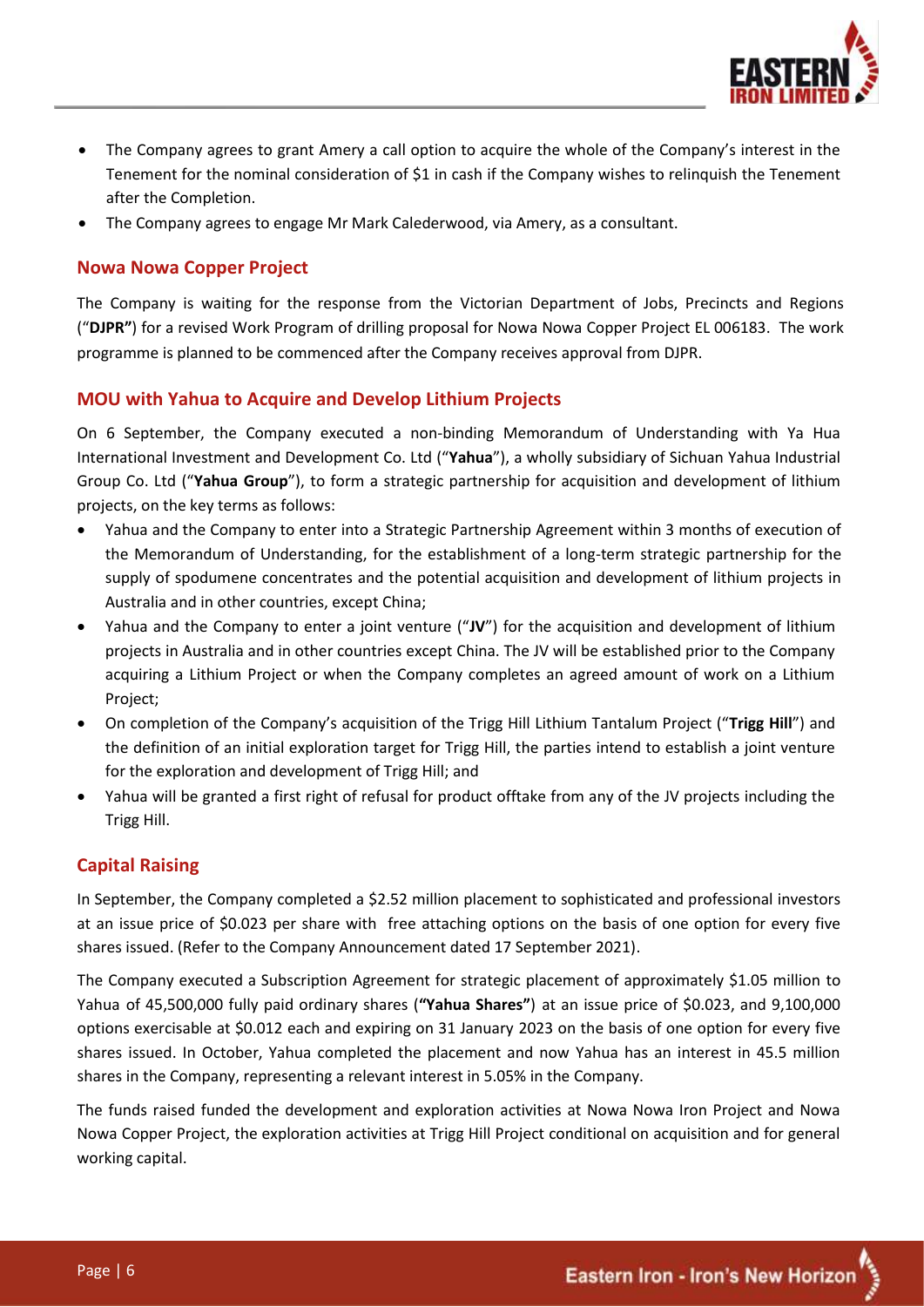

# **Corporate**

#### *Director Appointment and Resignation*

In September, Mrs Therese-Marie Taylor has resigned from the Board, to focus on her other interests. The Company thanks her sincerely for her contribution over the past 4 years.

Mr Jason Hou was appointed to the Board as a Non-executive Director. Mr Hou's skills and experience are a good and appropriate fit within the matrix of skills required by the Board.

### *MOU with Yahua to Acquire and Develop Lithium Projects*

On 6 September, the Company executed a non-binding Memorandum of Understanding with Ya Hua International Investment and Development Co. Ltd ("**Yahua**"), a wholly subsidiary of Sichuan Yahua Industrial Group Co. Ltd ("**Yahua Group**"), to form a strategic partnership for acquisition and development of lithium projects, on the key terms as follows:

- Yahua and the Company to enter into a Strategic Partnership Agreement within 3 months of execution of the Memorandum of Understanding, for the establishment of a long-term strategic partnership for the supply of spodumene concentrates and the potential acquisition and development of lithium projects in Australia and in other countries, except China;
- Yahua and the Company to enter a joint venture ("**JV**") for the acquisition and development of lithium projects in Australia and in other countries except China. The JV will be established prior to the Company acquiring a Lithium Project or when the Company completes an agreed amount of work on a Lithium Project;
- On completion of the Company's acquisition of the Trigg Hill Lithium Tantalum Project ("**Trigg Hill**") and the definition of an initial exploration target for Trigg Hill, the parties intend to establish a joint venture for the exploration and development of Trigg Hill; and
- Yahua will be granted a first right of refusal for product offtake from any of the JV projects including the Trigg Hill.

# **New Project Search and Potential Acquisition**

A number of projects have been evaluated by the Company during the quarter, and the Company is in commercial discussions with various parties.

# **Financial Position**

The cash and cash equivalents at the end of the quarter was \$3,692,000.

# **Related Party Payments**

During the quarter the Company made related party payments, at normal commercial rates, of \$57,000 for Directors Fees.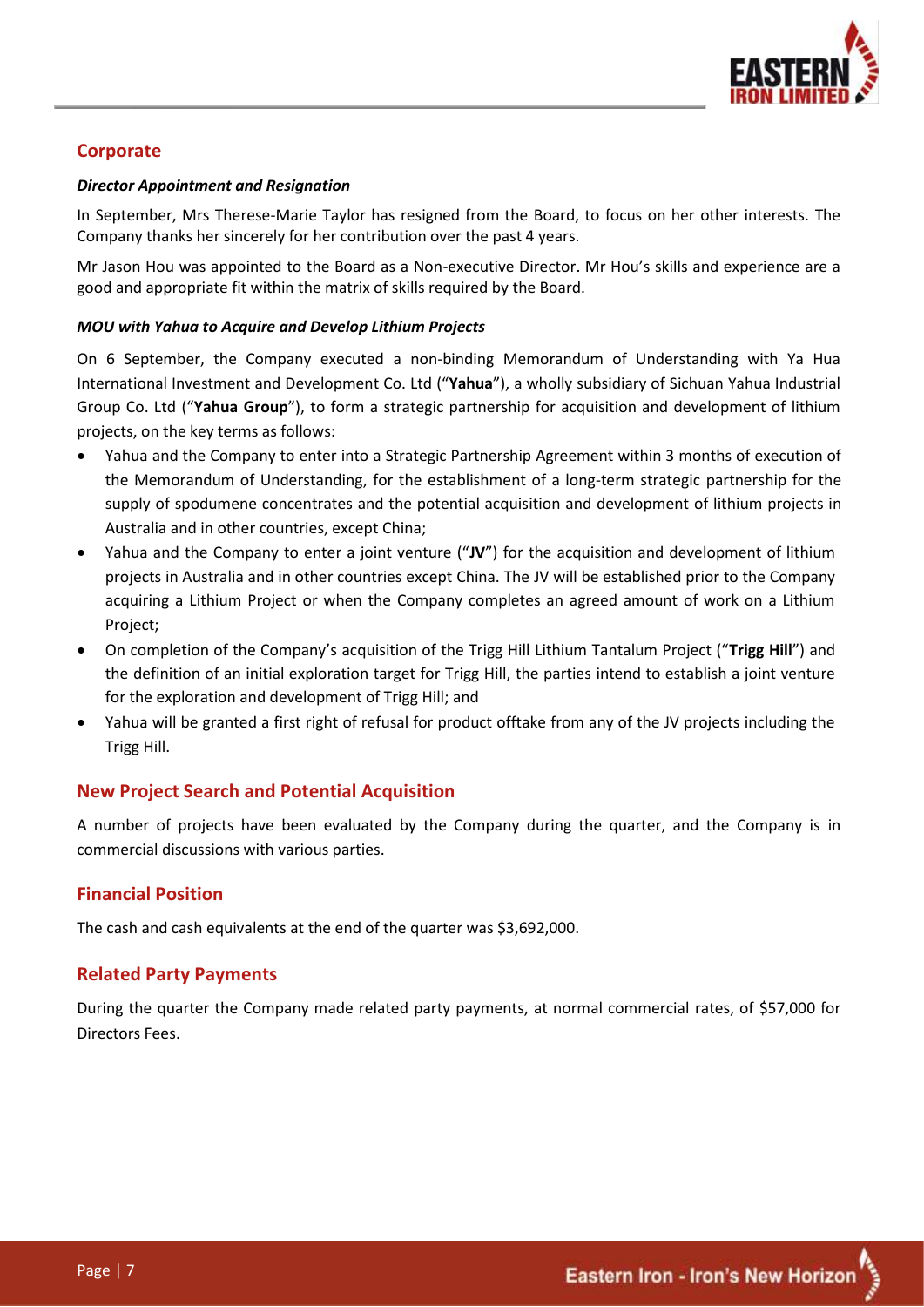

# **Tenement Schedule**

| <b>Tenement</b>            | <b>State</b>    | <b>Tenement Number</b> | <b>Interest</b> | <b>Holder</b>                 |
|----------------------------|-----------------|------------------------|-----------------|-------------------------------|
| Nowa Nowa EL               | <b>Victoria</b> | EL006183               | 100%            | <b>Gippsland Iron Pty Ltd</b> |
| <b>Tara EL Application</b> | <b>Victoria</b> | EL005545               | 100%            | <b>Gippsland Iron Pty Ltd</b> |
| Five Mile RL Application   | <b>Victoria</b> | RL006488               | 100%            | <b>Gippsland Iron Pty Ltd</b> |

*EL: Exploration Licence RL: Retention Licence Gippsland Iron Pty Ltd is a wholly owned subsidiary of Eastern Iron.*

# **Investor Information**

Further information, previous Eastern Iron announcements and exploration updates are available at the News and Reports tab on the Company's website – [www.easterniron.com.au](http://www.easterniron.com.au/)

# **Authorisation**

This announcement has been authorised for release by the Board of Directors in accordance with the requirements of the Company's Continuous Disclosure Policy.

**Mr Myles Fang Non-executive Director T: 02 9906 7551**

**For enquiries on your shareholding or change of address please contact:** Boardroom Limited, GPO Box 3993, Sydney NSW 2001, Phone: (02) 9290 9600

 $1$  The Company confirms that it is not aware of any new information or data that materially impacts the information included in its ASX announcement of 26 July 2021 and of 4 August 2021 and of 11 August 2021 and that all material assumptions and technical parameters underpinning the estimates included in this ASX announcement continue to apply and have not materially changed.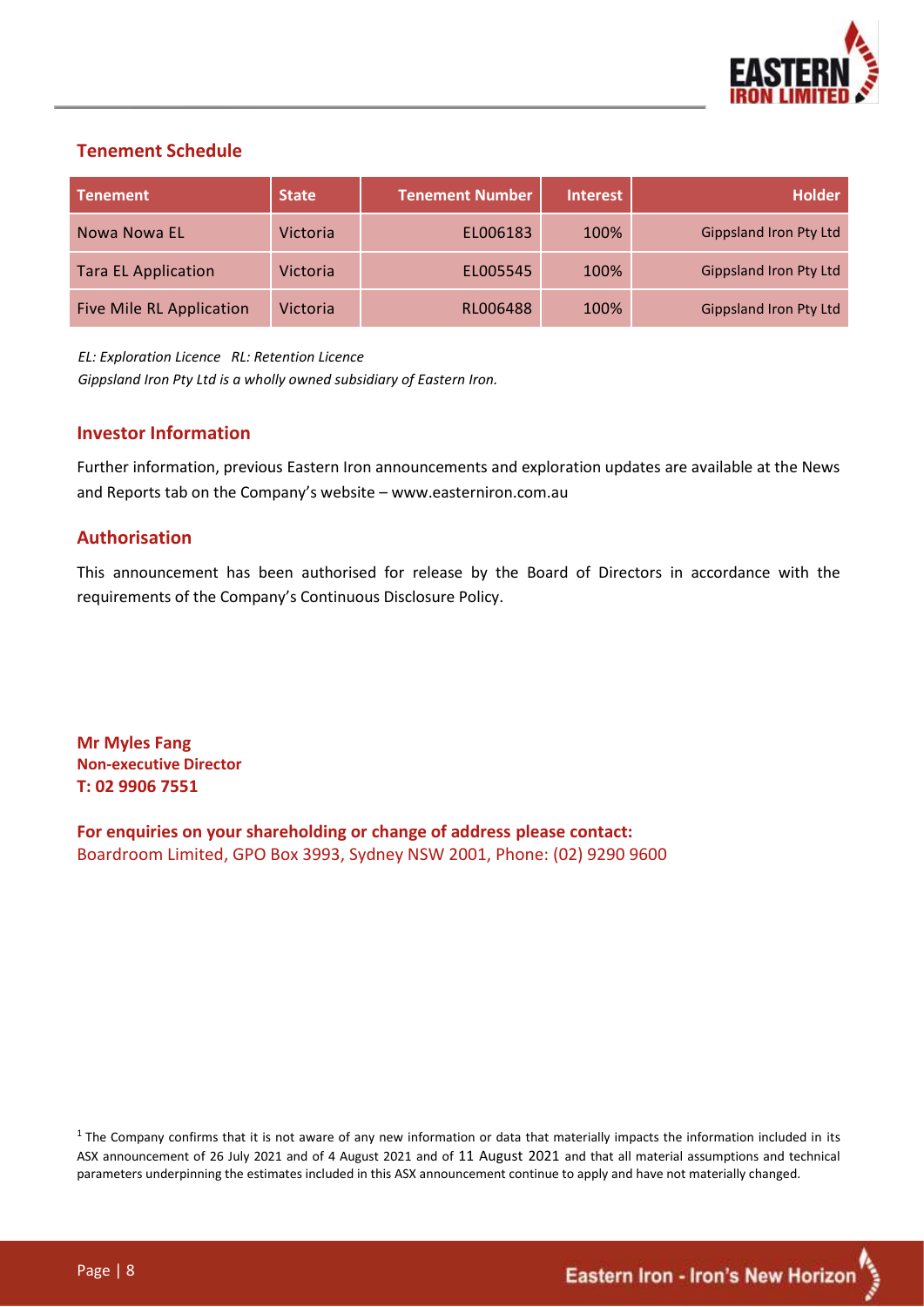# **Appendix 5B**

# **Mining exploration entity or oil and gas exploration entity quarterly cash flow report**

| Name of entity       |                                   |
|----------------------|-----------------------------------|
| Eastern Iron Limited |                                   |
| ABN                  | Quarter ended ("current quarter") |
| 70 126 678 037       | 30 September 2021                 |

|     | <b>Consolidated statement of cash flows</b>       | <b>Current quarter</b><br>\$A'000 | Year to date<br>$(3$ months)<br>\$A'000 |
|-----|---------------------------------------------------|-----------------------------------|-----------------------------------------|
| 1.  | Cash flows from operating activities              |                                   |                                         |
| 1.1 | Receipts from customers                           |                                   |                                         |
| 1.2 | Payments for                                      |                                   |                                         |
|     | exploration & evaluation (if expensed)<br>(a)     |                                   |                                         |
|     | (b)<br>development                                |                                   |                                         |
|     | production<br>(c)                                 |                                   |                                         |
|     | staff costs<br>(d)                                | (63)                              | (63)                                    |
|     | administration and corporate costs<br>(e)         | (60)                              | (60)                                    |
| 1.3 | Dividends received (see note 3)                   |                                   |                                         |
| 1.4 | Interest received                                 |                                   |                                         |
| 1.5 | Interest and other costs of finance paid          |                                   |                                         |
| 1.6 | Income taxes paid                                 |                                   |                                         |
| 1.7 | Government grants and tax incentives              |                                   |                                         |
| 1.8 | Other (provide details if material)               |                                   |                                         |
|     | Security deposit paid<br>⋗                        |                                   |                                         |
| 1.9 | Net cash from / (used in) operating<br>activities | (123)                             | (123)                                   |

| 2.  |     | Cash flows from investing activities      |      |      |
|-----|-----|-------------------------------------------|------|------|
| 2.1 |     | Payments to acquire:                      |      |      |
|     | (a) | entities                                  | -    |      |
|     | (b) | tenements                                 | ۰    |      |
|     | (C) | property, plant and equipment             | -    |      |
|     | (d) | exploration & evaluation (if capitalised) | (40) | (40) |
|     | (e) | investments                               | ۰    |      |
|     | (†) | other non-current assets                  |      |      |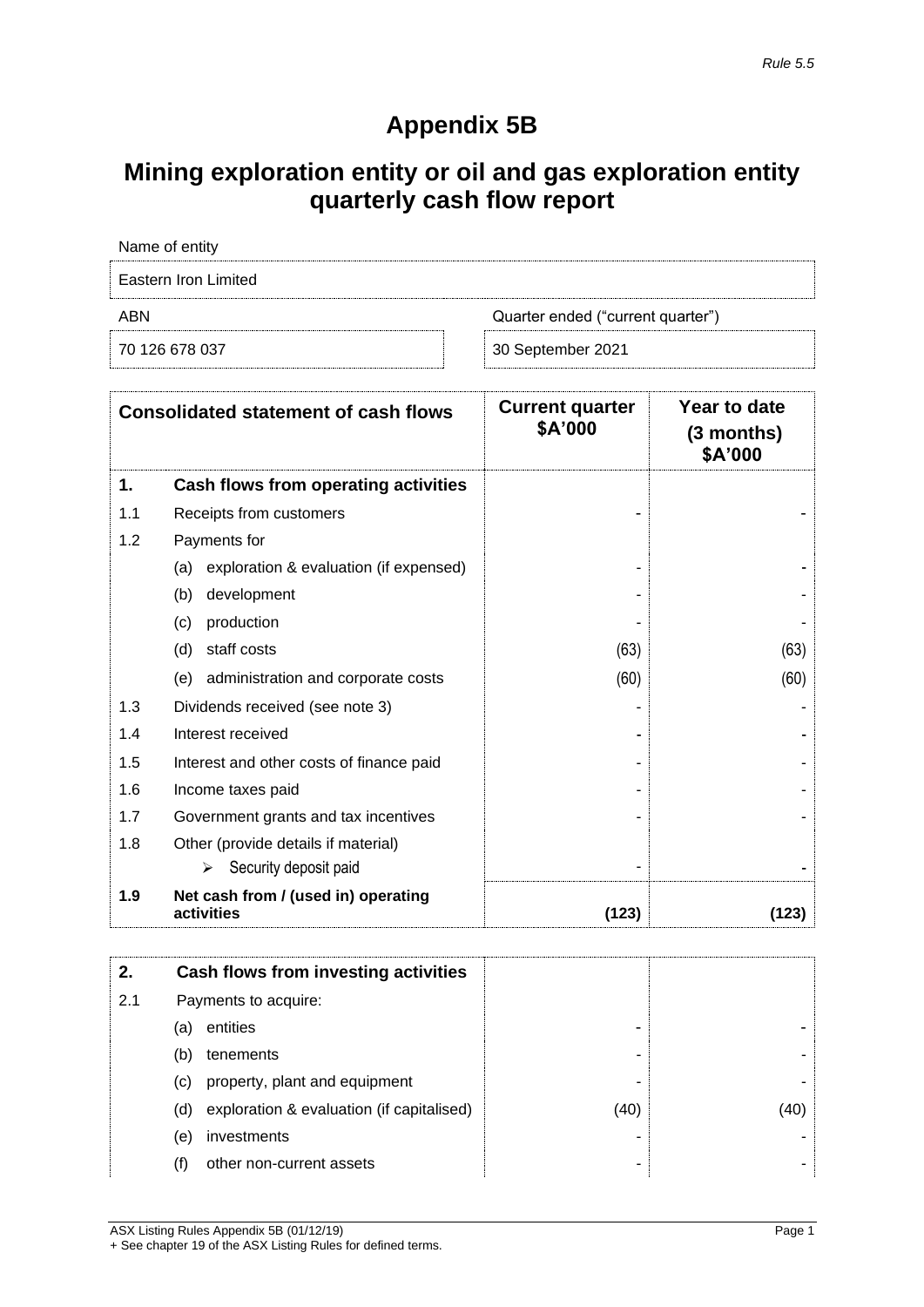|     | <b>Consolidated statement of cash flows</b>       | <b>Current quarter</b><br>\$A'000 | Year to date<br>$(3$ months)<br>\$A'000 |
|-----|---------------------------------------------------|-----------------------------------|-----------------------------------------|
| 2.2 | Proceeds from the disposal of:                    |                                   |                                         |
|     | entities<br>(a)                                   |                                   |                                         |
|     | (b)<br>tenements                                  |                                   |                                         |
|     | property, plant and equipment<br>(c)              |                                   |                                         |
|     | (d)<br>investments                                |                                   |                                         |
|     | other non-current assets<br>(e)                   |                                   |                                         |
| 2.3 | Cash flows from loans to other entities           |                                   |                                         |
| 2.4 | Dividends received (see note 3)                   |                                   |                                         |
| 2.5 | Other (provide details if material)               |                                   |                                         |
| 2.6 | Net cash from / (used in) investing<br>activities | (40)                              | (40)                                    |

| 3.   | Cash flows from financing activities                                                       |       |       |
|------|--------------------------------------------------------------------------------------------|-------|-------|
| 3.1  | Proceeds from issues of equity securities<br>(excluding convertible debt securities)       | 2,518 | 2,518 |
| 3.2  | Proceeds from issue of convertible debt<br>securities                                      |       |       |
| 3.3  | Proceeds from exercise of options                                                          | 8     | 8     |
| 3.4  | Transaction costs related to issues of equity<br>securities or convertible debt securities | (167) | (167) |
| 3.5  | Proceeds from borrowings                                                                   |       |       |
| 3.6  | Repayment of borrowings                                                                    |       |       |
| 3.7  | Transaction costs related to loans and<br>borrowings                                       |       |       |
| 3.8  | Dividends paid                                                                             |       |       |
| 3.9  | Other (provide details if material)                                                        |       |       |
| 3.10 | Net cash from / (used in) financing<br>activities                                          | 2,359 | 2,359 |

|     | Net increase / (decrease) in cash and<br>cash equivalents for the period |       |       |
|-----|--------------------------------------------------------------------------|-------|-------|
| 4.1 | Cash and cash equivalents at beginning of<br>period                      | 1.496 | 1.496 |
| 4.2 | Net cash from / (used in) operating<br>activities (item 1.9 above)       | (123) | (123  |
| 4.3 | Net cash from / (used in) investing activities<br>(item 2.6 above)       | (40)  | (40)  |
| 4.4 | Net cash from / (used in) financing activities<br>(item 3.10 above)      | 2,359 | 2,359 |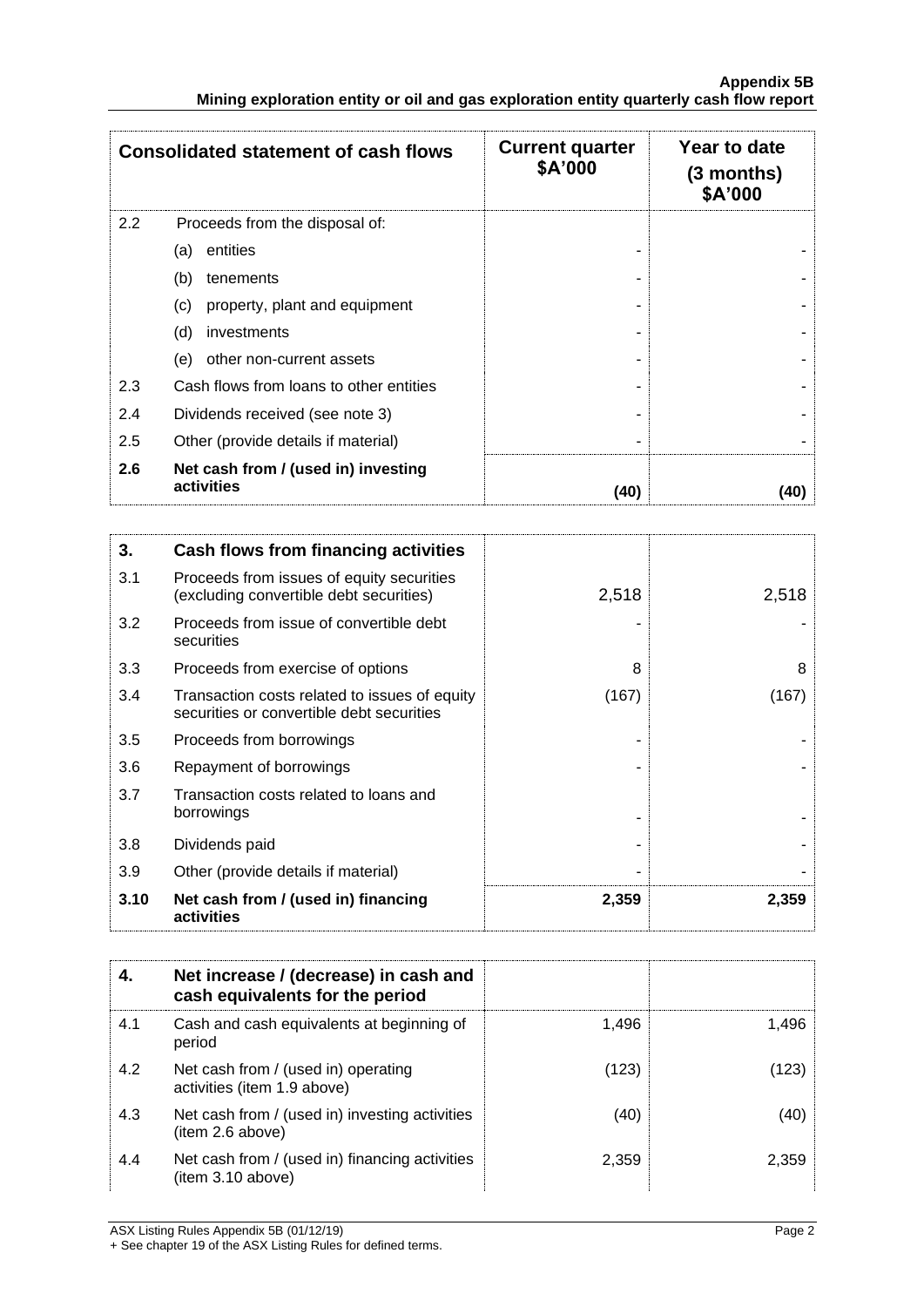#### **Appendix 5B Mining exploration entity or oil and gas exploration entity quarterly cash flow report**

|     | <b>Consolidated statement of cash flows</b>          | <b>Current quarter</b><br>\$A'000 | Year to date<br>(3 months)<br>\$A'000 |
|-----|------------------------------------------------------|-----------------------------------|---------------------------------------|
| 4.5 | Effect of movement in exchange rates on<br>cash held |                                   |                                       |
| 4.6 | Cash and cash equivalents at end of<br>period        | 3.692                             | 3.692                                 |

| 5.  | Reconciliation of cash and cash<br>equivalents<br>at the end of the quarter (as shown in the<br>consolidated statement of cash flows) to the<br>related items in the accounts | <b>Current quarter</b><br>\$A'000 | <b>Previous quarter</b><br>\$A'000 |
|-----|-------------------------------------------------------------------------------------------------------------------------------------------------------------------------------|-----------------------------------|------------------------------------|
| 5.1 | <b>Bank balances</b>                                                                                                                                                          | 3,692                             | 1,496                              |
| 5.2 | Call deposits                                                                                                                                                                 |                                   |                                    |
| 5.3 | <b>Bank overdrafts</b>                                                                                                                                                        |                                   |                                    |
| 5.4 | Other (provide details)                                                                                                                                                       | -                                 |                                    |
| 5.5 | Cash and cash equivalents at end of<br>quarter (should equal item 4.6 above)                                                                                                  | 3,692                             | 1,496                              |

## **6. Payments to related parties of the entity and their associates**

| 6.1 | Aggregate amount of payments to related parties and their |  |
|-----|-----------------------------------------------------------|--|
|     | associates included in item 1 *                           |  |

| <b>Current quarter</b><br>\$A'000 |    |
|-----------------------------------|----|
|                                   | 53 |
|                                   |    |

6.2 Aggregate amount of payments to related parties and their associates included in item 2 \* 4

\* Directors fees, consultancy fees and corporate advisory fees at normal commercial rates.

Note: if any amounts are shown in items 6.1 or 6.2, your quarterly activity report must include a description of, and an explanation for, such payments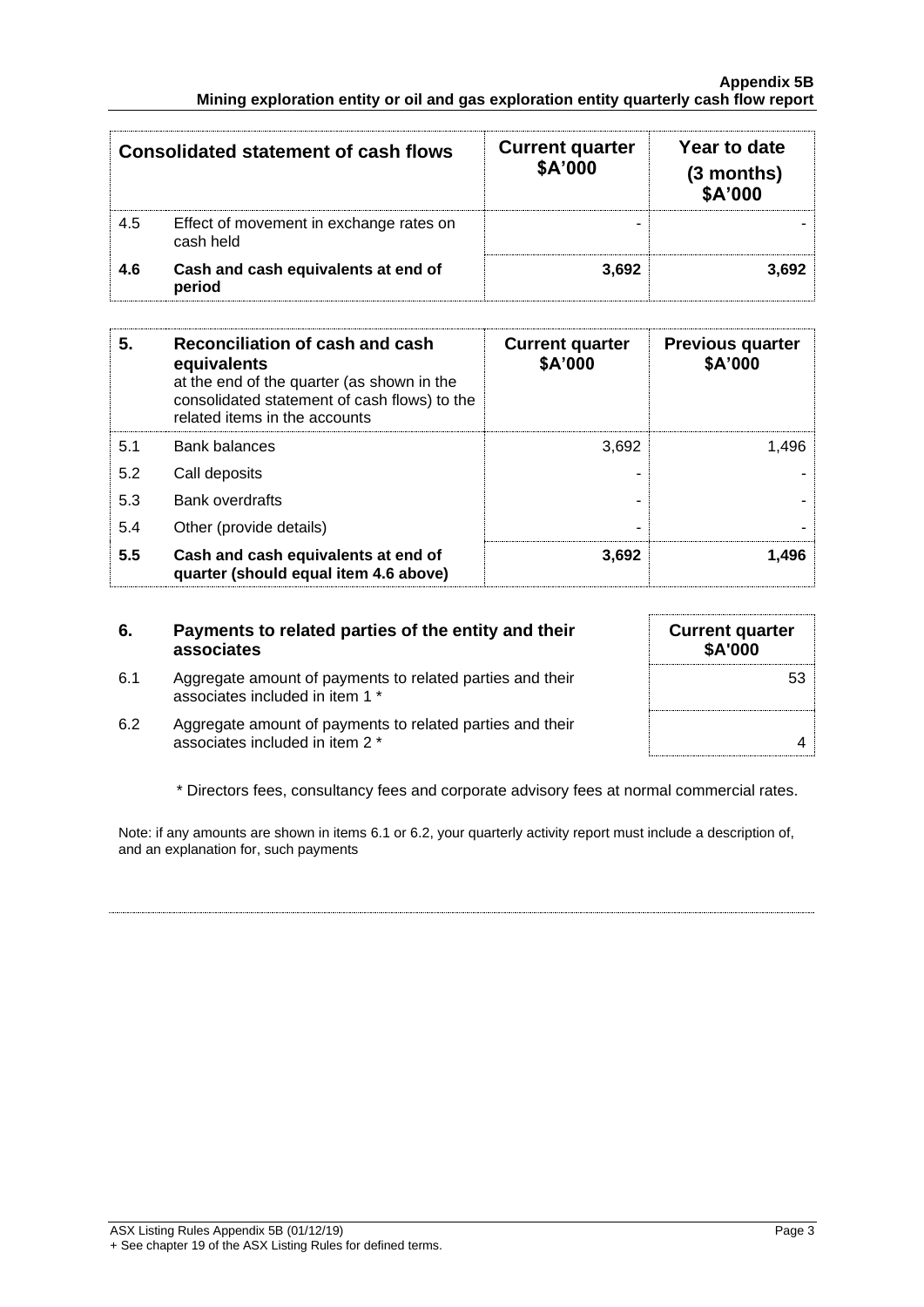## **Appendix 5B Mining exploration entity or oil and gas exploration entity quarterly cash flow report**

| 7.  | <b>Financing facilities</b><br>Note: the term "facility' includes all forms of financing<br>arrangements available to the entity.<br>Add notes as necessary for an understanding of the<br>sources of finance available to the entity. | <b>Total facility</b><br>amount at quarter<br>end<br>\$A'000 | Amount drawn at<br>quarter end<br>\$A'000 |
|-----|----------------------------------------------------------------------------------------------------------------------------------------------------------------------------------------------------------------------------------------|--------------------------------------------------------------|-------------------------------------------|
| 7.1 | Loan facilities                                                                                                                                                                                                                        |                                                              |                                           |
| 7.2 | Credit standby arrangements                                                                                                                                                                                                            | ۰                                                            |                                           |
| 7.3 | Other (please specify)                                                                                                                                                                                                                 | -                                                            |                                           |
| 7.4 | <b>Total financing facilities</b>                                                                                                                                                                                                      |                                                              |                                           |
|     |                                                                                                                                                                                                                                        |                                                              |                                           |
| 7.5 | Unused financing facilities available at quarter end                                                                                                                                                                                   |                                                              |                                           |

7.6 Include in the box below a description of each facility above, including the lender, interest rate, maturity date and whether it is secured or unsecured. If any additional financing facilities have been entered into or are proposed to be entered into after quarter end, include a note providing details of those facilities as well.

| 8.  | Estimated cash available for future operating activities                     | \$A'000 |
|-----|------------------------------------------------------------------------------|---------|
| 8.1 | Net cash from / (used in) operating activities (Item 1.9)                    | (123)   |
| 8.2 | Capitalised exploration & evaluation (Item 2.1(d))                           | (40)    |
| 8.3 | Total relevant outgoings (Item $8.1 +$ Item $8.2$ )                          | (163)   |
| 8.4 | Cash and cash equivalents at quarter end (Item 4.6)                          | 3,692   |
| 8.5 | Unused finance facilities available at quarter end (Item 7.5)                |         |
| 8.6 | Total available funding (Item $8.4$ + Item $8.5$ )                           | 3,692   |
| 8.7 | Estimated quarters of funding available (Item 8.6 divided by<br>Item $8.3$ ) | 22.6    |

8.8 If Item 8.7 is less than 2 quarters, please provide answers to the following questions:

1. Does the entity expect that it will continue to have the current level of net operating cash flows for the time being and, if not, why not?

Answer:

2. Has the entity taken any steps, or does it propose to take any steps, to raise further cash to fund its operations and, if so, what are those steps and how likely does it believe that they will be successful?

Answer:

3. Does the entity expect to be able to continue its operations and to meet its business objectives and, if so, on what basis?

Answer: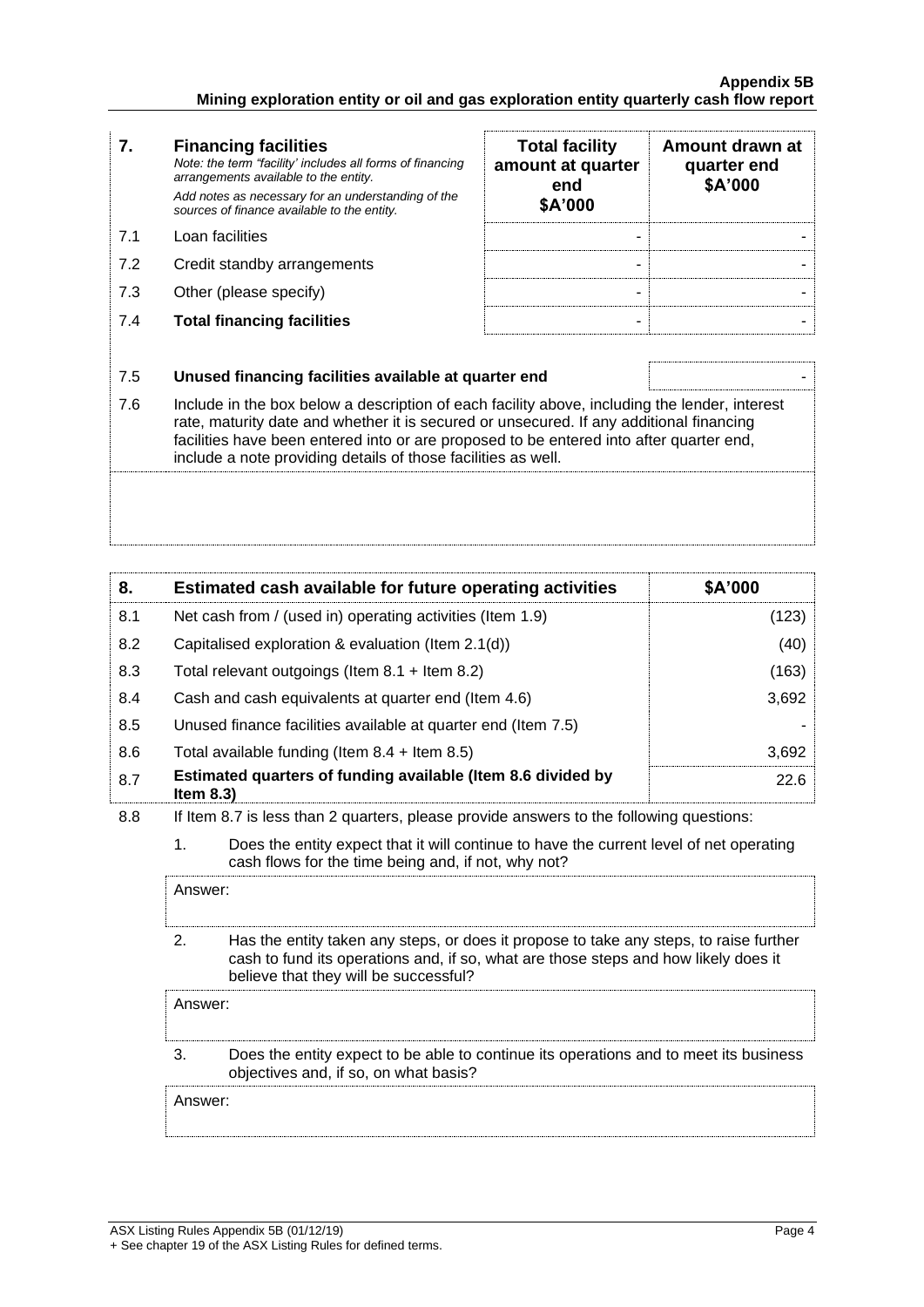# **Compliance statement**

- 1 This statement has been prepared in accordance with accounting standards and policies which comply with Listing Rule 19.11A.
- 2 This statement gives a true and fair view of the matters disclosed.

#### 28 October 2021

Date: .....................................................................

#### Ian White (Company Secretary)

Authorised by: ................................................................................... (Name of body or officer authorising release – see note 4)

#### **Notes**

- 1. This quarterly cash flow report and the accompanying activity report provide a basis for informing the market about the entity's activities for the past quarter, how they have been financed and the effect this has had on its cash position. An entity that wishes to disclose additional information over and above the minimum required under the Listing Rules is encouraged to do so.
- 2. If this quarterly cash flow report has been prepared in accordance with Australian Accounting Standards, the definitions in, and provisions of, *AASB 6: Exploration for and Evaluation of Mineral Resources* and *AASB 107: Statement of Cash Flows* apply to this report. If this quarterly cash flow report has been prepared in accordance with other accounting standards agreed by ASX pursuant to Listing Rule 19.11A, the corresponding equivalent standards apply to this report.
- 3. Dividends received may be classified either as cash flows from operating activities or cash flows from investing activities, depending on the accounting policy of the entity.
- 4. If this report has been authorised for release to the market by your board of directors, you can insert here: "By the board". If it has been authorised for release to the market by a committee of your board of directors, you can insert here: "By the [*name of board committee* – *eg Audit and Risk Committee*]". If it has been authorised for release to the market by a disclosure committee, you can insert here: "By the Disclosure Committee".
- 5. If this report has been authorised for release to the market by your board of directors and you wish to hold yourself out as complying with recommendation 4.2 of the ASX Corporate Governance Council's *Corporate Governance Principles and Recommendations*, the board should have received a declaration from its CEO and CFO that, in their opinion, the financial records of the entity have been properly maintained, that this report complies with the appropriate accounting standards and gives a true and fair view of the cash flows of the entity, and that their opinion has been formed on the basis of a sound system of risk management and internal control which is operating effectively.